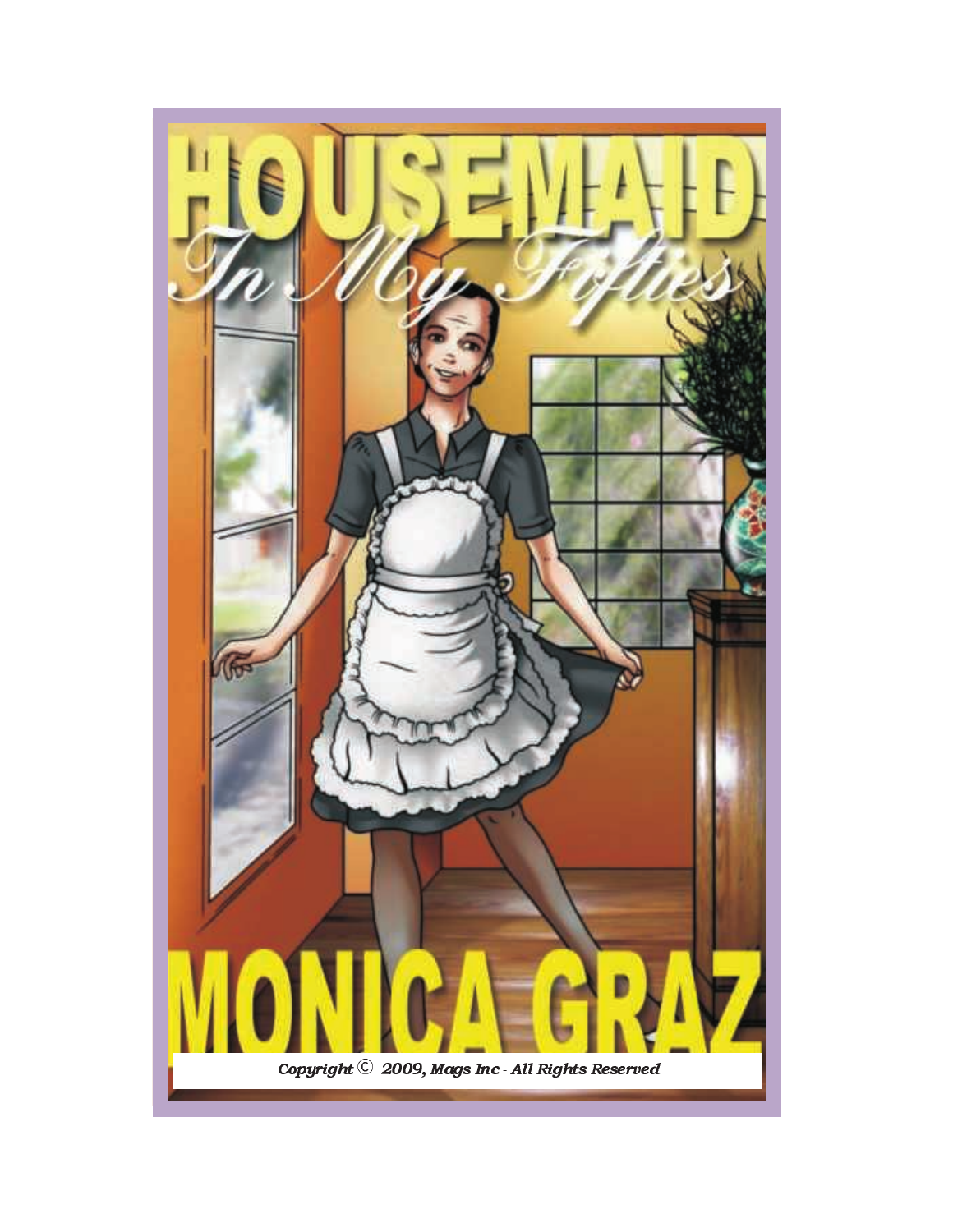# **HOUSEMAID IN MY FIFTIES!**

## by Monica Graz

### CHAPTER 1

"Oh dear!" my wife said when she heard the news. "This is quite unexpected. Do you try to tell me that as of the 1st of the next month you will be out of work?

I shifted in my chair a bit uncomfortably and had another sip of my drink, "It is an offer which I seriously consider to accept dear" I answered a bit cautiously, knowing already this was going to be a difficult discussion, "it appears to be a very handsome offer, I already checked it with our lawyer.

She looked at me in an uncertain way but not without an interest, "tell me about it then" she said.

I was encouraged by her obvious interest and continued rather eagerly, Well, they offer me a transition period of five years during which I will collect half of my salary without working and when I turn sixty I will collect my full pension, as planned by my pension scheme. In other words the company will pay half my salary for the next five years with the condition that I will not go out in the market to get another job based on my qualifications.

She looked at me as if I said something incredulous. "You are telling me they are willing to pay you for doing nothing?" she said in a rather abrupt way. "That doesn't make sense to me, it is simply bad management."

I looked at her skeptically because initially I thought the same myself, but when the lawyer explained a few things I realized that the Company had some interest in doing that. They would get rid of me and employ some one younger paying the third of my current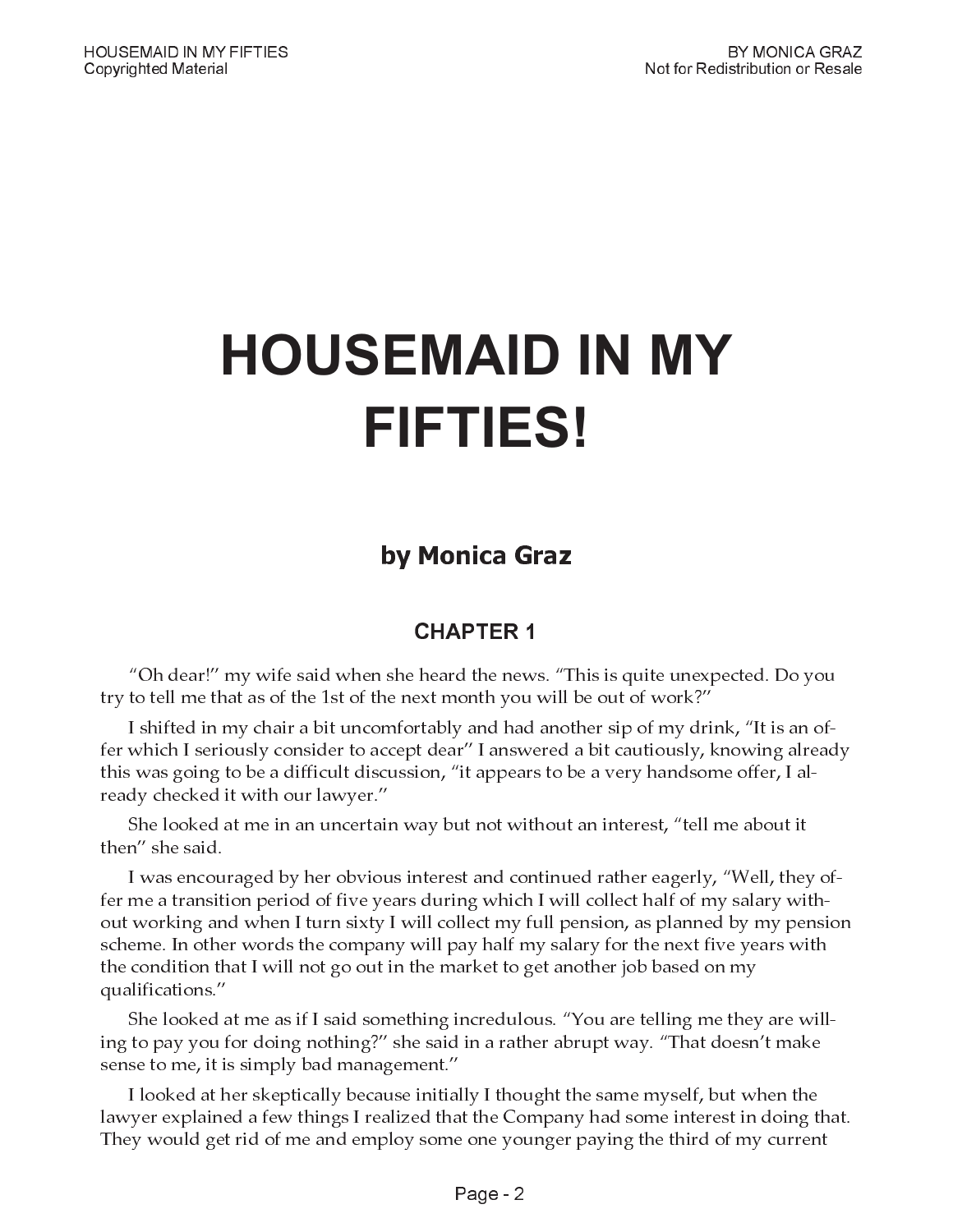senior salary. On the other hand they would benefit with tax cuts when they implement a policy of hiring young people in replacement of senior high ranking administrators. I explained that to Pam my wife and this time she appeared to accept it. In fact she remembered similar cases in the Company she was working.

She looked at me more seriously now and said, "I guess you have a point here. But do you really want to stop working at 55; you will probably be bored to death. And you are not the type with lots of male friends, you are not involved in sports, you don't go out with the guys fishing or whatever an average man of your age would do. In fact, now that I think of it, you enjoy more going out with my girlfriends and they all love you and think that you are a very unusual male, they feel comfortable with you.

That took me by surprise, what on earth her girlfriends have to do with our serious discussion. I didn't make any comment and I decided to continue with some practical matters. "I have been thinking what it actually means to our finances my possible early retirement. I'll lose half my income but you are doing very well at your job and if I remember correctly you are about to get a substantial salary raise. Then our daughter is 22 already earning her own money and there are no mortgages pending or any other financial obligations, don't you agree Pam?"

She looked at me with a renewed interest, "the way you talk Nick is as if you decided already to retire. Yes you are right I am doing well at my work I am already an associate partner receiving extra bonuses and I am about to get a substantial raise and yes our finances are very healthy. So yes again it is true we can face the change financially, but for me the challenge is elsewhere. In fact you didn't answer my question how you are going to use your free time." She stopped and looked at me expectantly for an answer.

I hesitated a bit because I wasn't certain how she would take my next suggestion, but somehow I decided to go ahead and speak my mind, "I must admit I have been doing some thinking myself about that. I am not a fool I know that too much free time can lead to boredom and depression so I want to keep myself busy with activities probably less intellectual but certainly more manual and beneficial for a middle age person's health."

"I can't imagine you starting playing golf at this age and somehow I can't imagine you in a gym running in a tread mill." She said that rather sarcastically and looked at me waiting for an answer.

I decided to continue talking in my even and calm way; I should avoid a fight at this stage at any cost. "No dear, I am not going to become a sport maniac you know it's not my style, but I can become the housekeeper and homemaker in this house." There I said it!

She didn't get angry; instead she looked at me with a rather ironical smile, "So this is what you want? You more or less said in a politically correct term that you want to become the maid and/or housewife in this house. Are you certain you are thinking clearly? I know you will tell me you enjoy housework, we have been through this argument before, but this time is not on an amateur basis, it is like a full time job."

She stopped to look at me in a concerned way this time, I didn't like this look, it meant she wasn't approving; I had to fight more to win this argument. I was about to answer but she continued talking, "and what about Linda, you seem to forget that for the last ten years we employ an excellent housekeeper and the house never looked better. I know she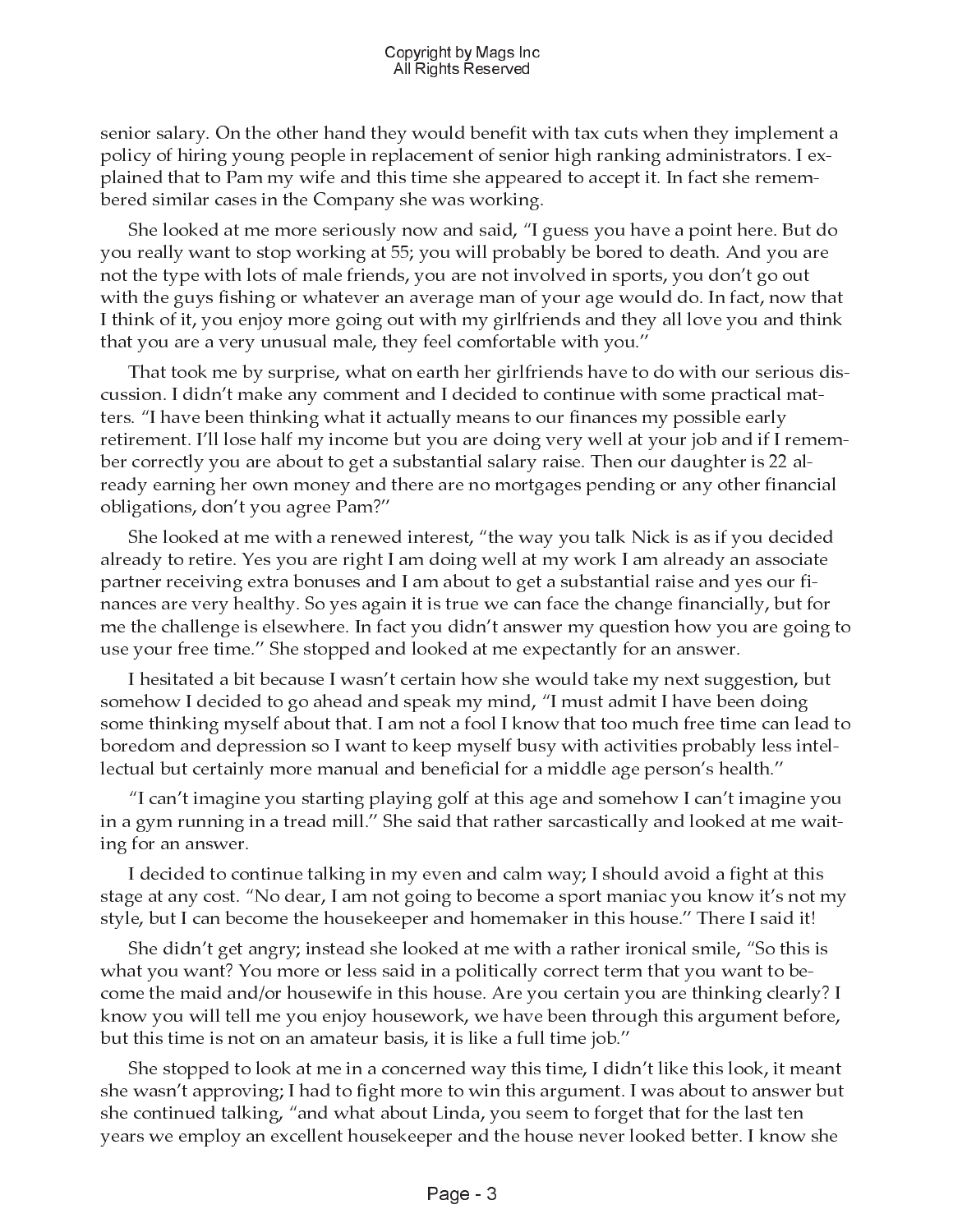comes only twice a week but she is a terrific worker and a very organized person." She must have noticed the slightly hurt look on my face because she added rather hastily, "I know, I know darling, you help her quite a lot and you often do the cooking and all sorts of other bits and pieces. I am not blind, I can see your contribution in this house, after all Linda is here twice a week and the other five days you keep an eye to everything.

This time I rushed to say something to stop her monologue. "I am pleased you recognize my contribution Pam, all those years I am next to Linda for all sorts of things and now I can tell you something that probably will be news to you. Last Thursday Linda announced to me that she is thinking to retire and go back to her children in Philippines. Don't forget she is my age and she has been working since the age of fifteen. So there is an extra reason to suggest what I suggested before."

She looked at me more skeptically and said, "Do I see a conspiracy here? How come Linda hasn't mentioned anything to me? After all I am the lady of the house!"

She said this last phrase in a rather menacing way. Careful Nick, you might lose your case. One thing that Pam hates is lies and things happening behind her back. She is a very straightforward person and she demands that the others are equally honest with her.

I cleared my throat with a sip of wine and continued cautiously, "I must admit that Linda mentioned that to me because she feels more comfortable talking to me, after all she often says I am her 'assistant' or 'colleague' when I help her with her chores. She is worried how you are going to take it, she doesn't want to let you down, and she respects you too much for that. But I can tell she is tired and she wants to go.

My wife was more accommodating this time, "I see what you mean, but if she feels that way we have to let her go and make sure that she receives a generous bonus. She has been very good all those years. I cant' forget how helpful she was with our daughter in her difficult teenage years. Did she tell you when she would like to go?

She said that this is up to us to decide. But I understand she would like to be back home for Christmas, which is about eight weeks from now."

I can see you have a stronger case now; Linda wants to go and you want to retire from your prestigious job and take her place, am I correct Nicky?

That was a good sign, she called me Nicky and this means that her mood was softening, but I must be extra careful now, one wrong phrase and I'll lose my case.

And I must say here that my case is that I want to become the housekeeper, I love housework and I love all things feminine, I am a repressed cross dresser and for many years now I was very good at keeping my urges under control. Pam knows my tendencies from the very beginning, in fact in our early years we had quite a bit of fun playing roles and often going to role reversal mode but after the birth of our daughter she made me promise to abstain from all those cross dressing activities.

I kept my promise with some exceptions, silently accepted by my spouse, like wearing plain cotton panties at all times, a long T-shirt type nightie in bed and of course my aprons for housework and cooking. The aprons were and still are very plain but not masculine, always bought in ladies wear shops and most preferably in domestic uniform shops.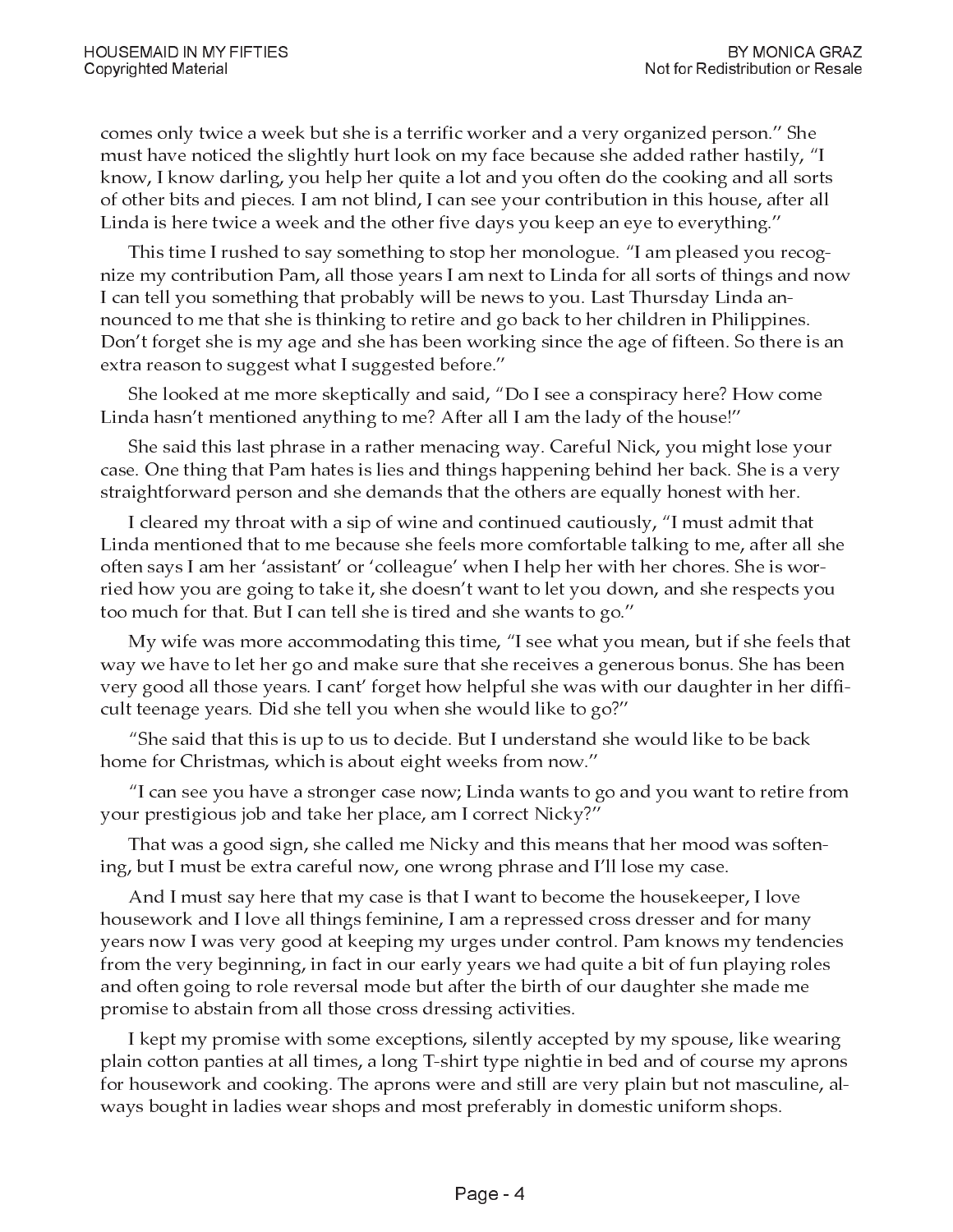"Are you day dreaming Nick? I thought we are having a serious conversation here." My wife brought me back to reality.

I am so sorry dear, all sorts of thoughts cross my mind at the moment, after all is a big decision to make, something that will change my life and by default yours as well."

"I know that stupid," she said impatiently, "this is why I try to sort things out the best way for both of us and ask all those questions. So, I ask you again, do you really want to take Linda's position and responsibilities in the house?"

"Yes and no," I answered cautiously again and I continued before she started speaking herself. What I mean is that I am not Linda, I am a different person and I am your husband, so obviously things will be different in terms of everyday interaction and other activities concerning my obligations and duties in this house, but to be frank with you, yes, I want to take up her responsibilities and do even more because I'll be like a 'live in' person, not the outside help.

"That's interesting", she remarked looking particularly sharp as she was examining me closely, "I can tell, you are quite determined to change course in your life and I must respect that, but I have to consider what that means to me to our daughter, to our friends to our life in general.

I rushed to answer to that before she could develop her thoughts any further, "I understand what you mean but I can tell you from the very beginning, no dramatic changes will be monitored in our life. I am not the only person being retired in my fifties with a working wife. They will probably call me a 'househusband' but I certainly don't mind that since I am going to be that anyway. Our daughter is not living with us anymore and in the coming year she will be probably getting a job far away from us. As for our friends, you said it yourself before, I don't have any male friends and your girl friends are my friends as well and I don't think at all they will be critical of my decision. On the contrary they will consider you lucky that you have someone looking after you on a permanent basis."

"Jesus! You can argue well when you really want something," Pam said looking at me rather tired now. "It's late Nick, past midnight, I am exhausted after a very hectic week. Let's call it a night. I will sleep with it tonight and tomorrow it's Saturday and we can continue our discussion over a leisurely breakfast with plenty of fresh coffee and those lovely pancakes you make occasionally." She came and gave me a quick kiss and said, "I am off to bed, goodnight.

I stayed behind a bit stunned. Pam was a bit like that, one moment full of energy and the next one exhausted and off to bed. I decided to finish my wine relaxing a bit on my own and thinking about the conversation we just had. She certainly didn't reject my ideas; she didn't say a big 'no' and she was thinking all the options and I could tell form her reactions so far, I was giving straightforward answers to her.

When I joined her in bed half an hour later she was already fast asleep. I was lying next to her in my plain cotton nightie, all sorts of thoughts crossing my mind. It took me a long time to go to sleep.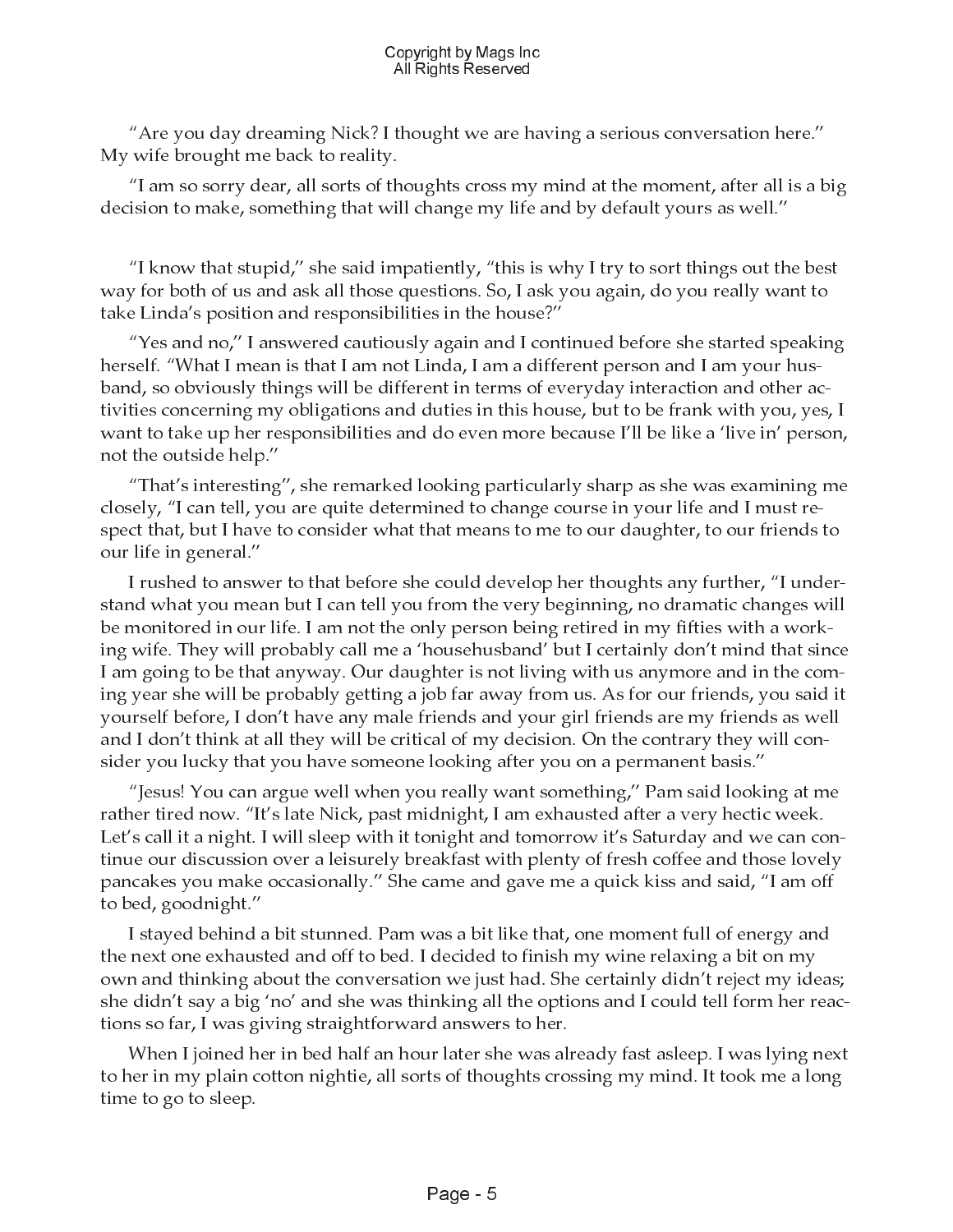### CHAPTER 2

I was up and around before Pam. Usually on Saturdays I was preparing a good breakfast and only then I was calling her to come down. I kept my nightie on and I covered it with one of my many kitchen aprons hanging in the back of the kitchen door, a full blue striped cotton one with white piping all around it, quite plain but definitely a feminine one.

Soon I had everything ready and I decided to be extra accommodating today so I went up to wake her up with a cup of fresh orange juice. I knew she loved that early morning treatment. She said to me on numeral occasions that her eyes were opening instantly after a glass of fresh orange juice.

She was all warm and cozy from her sleep and she looked quite pretty even without her make up on. I left her to her morning ablutions and soon she joined me in the kitchen wearing her tracksuit. It was a normal Saturday scene, me in my nightie and apron serving breakfast to my wife who looked definitely more 'manly' than me.

We were in our second cup of coffee when in her usual manner Pam started speaking, going to the point immediately, "I have been thinking what we were discussing yesterday, I still feel surprised by this early retirement proposal, but I guess it is not a bad offer and if you consider it seriously I have to consider it to. Something else that I just thought also is that we are going to save even more money if we are not going to replace Linda with another cleaner. Than means the loss of income for both of us is really not important.

She stopped for a sip of her coffee and I added, "Yes, I had the same thought, Linda isn't that cheap anymore because we are paying her in a very generous manner."

Pam continued as if she hasn't heard me, "But I think we have to be more specific about your role and tasks in this house".

I was quite intrigued by now; she obviously appeared to agree with my proposal.

The house is quite big and requires lots of attention. I know we are only the two of us at the moment, but we often have guests and we often entertain. Are you prepared to assume full responsibility on everything?"

I rushed to answer that question, You know Pam how many different things I do in this house and for this house even now that I work full time. I'll remind you some, the weekly shopping which I will be doing later today when you will be in the Gym, most of the cooking, the washing up the days Linda is not around, some urgent laundry and ironing if needed, and other small tasks that usually go unnoticed.

She looked at me with a new interest,  $\alpha$  must admit that I take so many things for granted in this house that I often forget how much you do. You are right darling, for many years you have been a committed homemaker for me and for our daughter when she was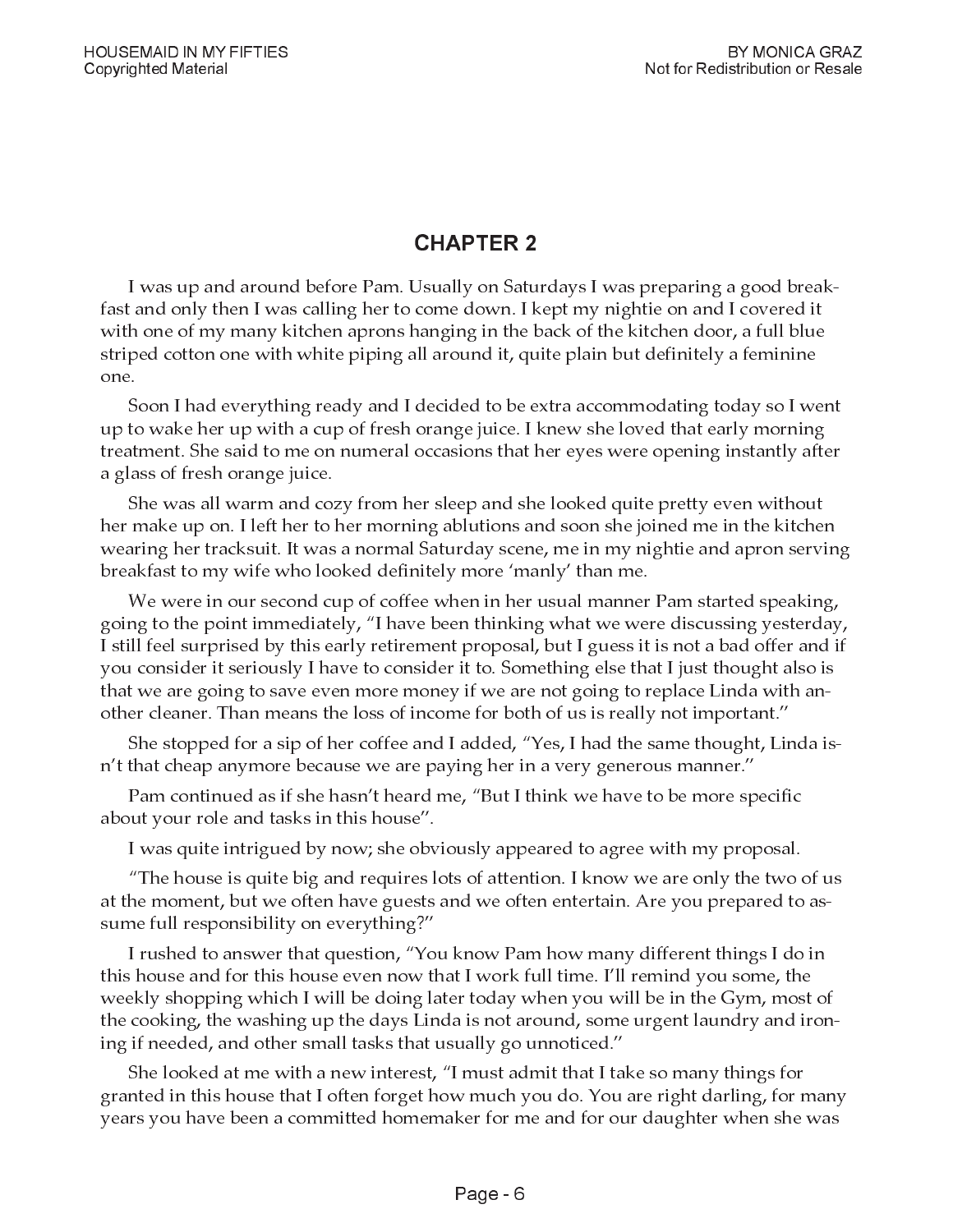growing, I would be really blind not to see that, in fact all you are asking me now is to make that role of yours more official and accepted. I am sorry if I offended you before."

"Don't be silly Pam, of course you didn't offend me, I only do what I enjoy doing more and over the years I tried to emphasize that to you.

She looked at me more intensely now, "Of course I am blind sometimes, look at you at this very moment how you are dressed, the epitome of a housewife in a nightie and apron. I am so used seeing you like this that I pay no attention anymore and yet you are yelling it to me, you are telling me in so many ways that you want to become the housekeeper in this home and leave to me the professional breadwinning role. You remind me of our early days when I fell in love with you because you were not a threatening and insecure male; you were always encouraging me to be more assertive and go out in the world and be someone. We both know that the majority of men they want their spouses under their thump, they want to be in control.

I am so pleased darling you are thinking that way, I feel like we revert back in time. We used to talk then a lot about roles in the society and stereotypical attitudes and you and I were always a bit different, always more 'avant garde' than all the people we knew at the time. Of course we both are successful in our professional careers and I don't regret that, we produced a lovely child who is now a confident and independent woman and I feel that it is an excellent moment for both of us to redefine our roles, not in any dramatic way, just be ourselves and be comfortable about it."

You!, you are so clever if you want to achieve something, so full of correct arguments; all right you managed to convince me, I guess we have to talk about some practical issues now." She stopped to finish her coffee and continued, "But we have our morning activities pending, I am off to the Gym, I am meeting Tania there today, she will love to hear the news about the coming change in your life and I gather you have your supermarket shopping to do.

"I am glad you agree Pam, but could you please not tell Tania anything for the time being? We still have to define some practical issues and we better do that before we announce our new plans to the outside world including Tania and our daughter. How about meeting me for late lunch at Mario's at about 2.00pm. By that time we both would be through with our morning chores.

"All right then, lunch at 2.00" she said and rushed out of the room leaving me behind to wash up and tidy up the kitchen.

When she was gone I stayed for a few moments to finish my coffee, all excited; things were going as I more or less planned them. And Tania was our closest friend, the one who knew more about me and my inner thoughts, the one who would understand more than my wife my inner need to play that role in the house, she knew both my cross dressing tendencies and my love for housework, but I wanted to conclude our conversation with Pam before any announcement.

I was quite hungry and in a great mood when I arrived at Mario's restaurant a bit after two in the afternoon. I found Pam sitting in a corner table and sipping her favorite chardonnay. "Hi darling", she said cheerfully, "You are a bit late, have you finished your chores?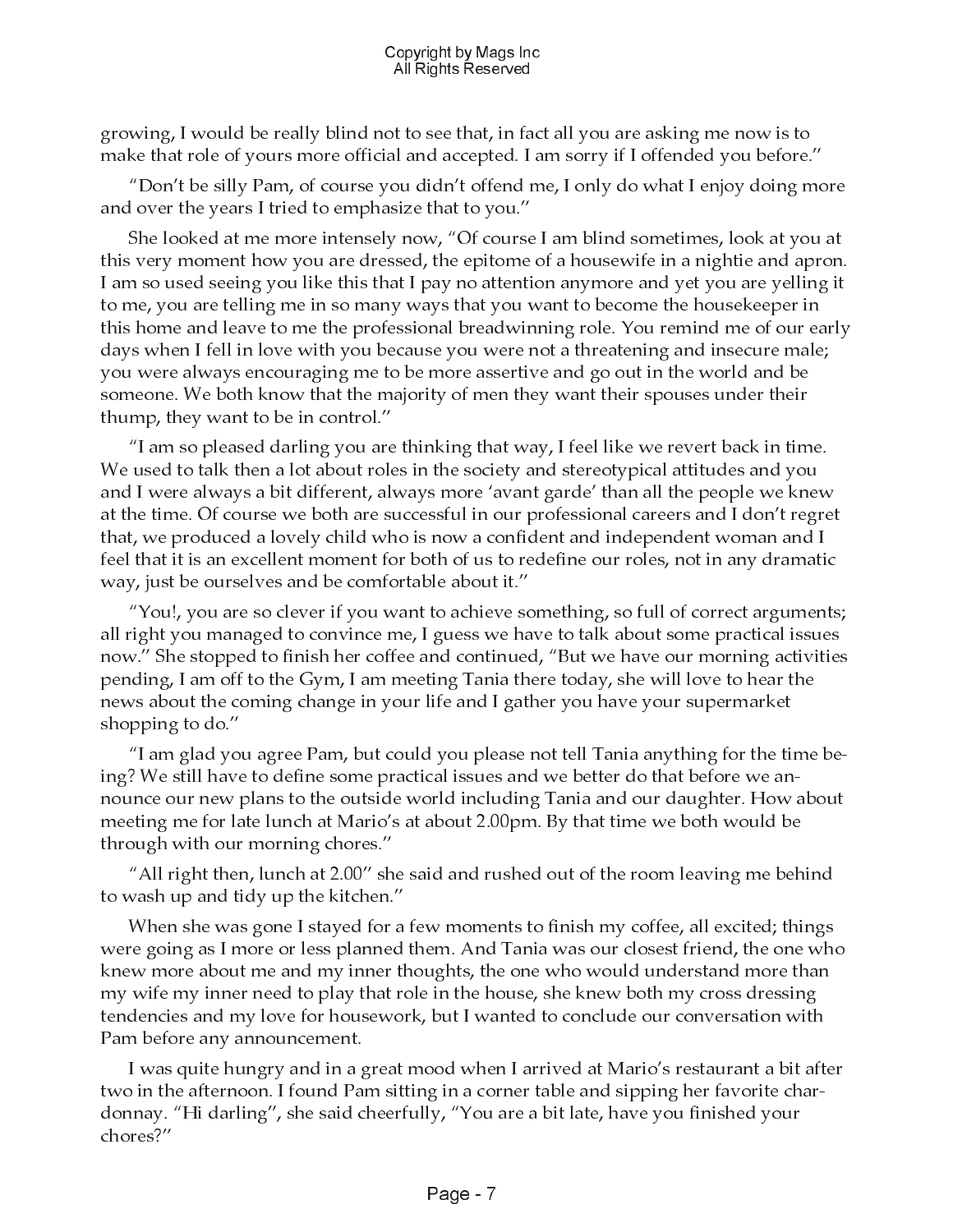Yes I did Pam, the supermarket was a zoo this morning, all those mothers with their screaming children, but I managed to get all we need for the coming week.

You know Nick, starting next month you will be able to plan your supermarket shopping in the middle of the week like a good housekeeper and avoid Saturday shopping; leave that day for the full time working people."

I was slightly hurt but also thrilled with her remark. She was already forming in her head my new situation. She started seeing me already as the house help.

We had our favorite pasta with plenty of wine and we were both a bit tipsy when we resumed our morning conversation. Pam had the tendency to get bolder when slightly drunk and often speaks her mind more openly. Her voice also tends to become sexier and I feel I can be more open with her.

You must lose weight darling, you have to lose your executive bulges around your waist. Now you are going to do more menial work you have to look the part; and it will be healthier for you.

I agree, I have been thinking that myself. The menial work will be good for me, it will be my gym" and getting bolder I added, "and probably my aprons will fir better then."

I know you love your pinnies darling, I know you have a huge collection stashed somewhere together with your 'other clothes'. Now you will have the opportunity to wear them, your aprons I mean, much more often and yes if you lose some weight they will look better on you."

She mentioned my 'other clothes' without any further comment but it is a good sign; she acknowledges their existence together with my pinnies.

"But lets' get a bit more serious here," she continued making an effort to hide her slight drunkenness, "You think that you are familiar with housework, you think you know how to manage a house because you have been doing various chores around this house for years now. But let me tell you this. It is not going to be easy for you, it is going to be repetitive, tiring and time consuming and on top of that you know me, I am a perfectionist and I demand a perfect job. Do you understand what I mean?

I felt a bit uncomfortable then but I managed to answer in a convincing way, "Of course I understand Pam, I know what a fuss pot you are and I want to be a competent housekeeper. In fact and if you agree with me I am going to ask Linda to show me some of her tricks. For instance she has a way of doing the floors and also the cleaning of our five bathrooms is another issue and..."

She interrupted me rather abruptly, "before you continue I must add something to you. If you are going to do this job, I want you to do a market research and start using eco friendly products as cleaning materials, I disagree with the stuff Linda is using, it is very harmful for the environment and you know how concerned I am for the whole global warming issue. So you should be. That's why you shouldn't bother to ask her, simply do your own research.

I was a bit surprised by her mean tone of voice, but I also felt peculiarly excited. My dormant submissiveness was awake. I could here a potential employer giving firm instructions to her future employee. I managed to say, "Yes Pam you are right, this is a great idea,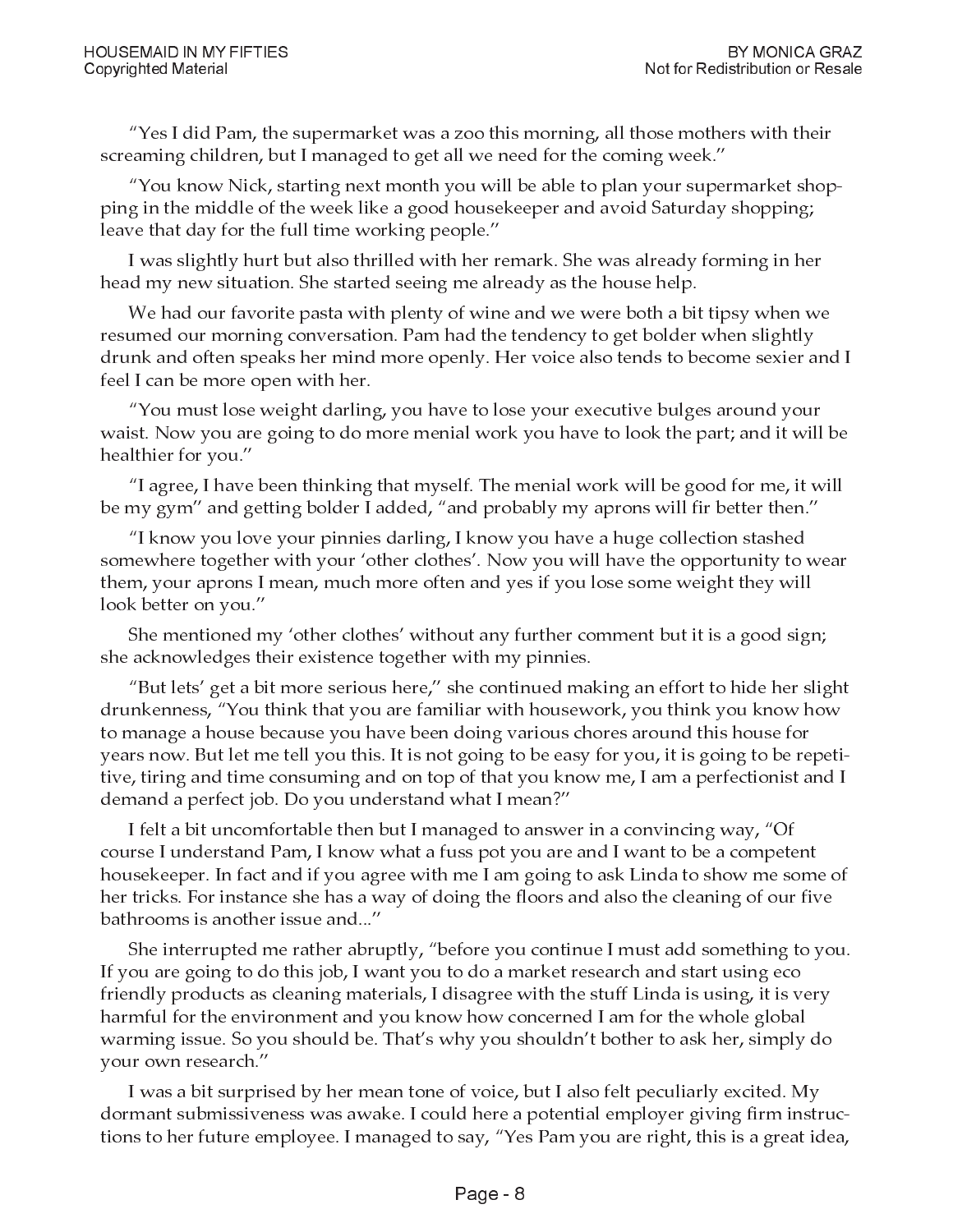and I'll do my research. And then feeling a bit bold again I added, "and of course I must get used to receive instructions from you; strictly speaking you will be my employer in the future.

"Now Nicky you put ideas in my head!" Pam said in a slightly drunken voice, "I probably will be acting as your employer in those terms, after all you are going to be my domestic employee but I don't want to lose my witty husband, I want you to be able to adapt to your new rather subordinate role without losing your personality and your ability to act as my equal partner, will you be able to do that?

I sensed danger here, Pam was sort of accepting my new role in the house, but her female instinct was warning her that the relation would probably take a different turn and she wasn't prepared for that. I had to reassure her instantly.

I am not going to change Pam; I am going to be very much the same person you know all those years. I will be probably less stressed, housework and cooking are not exactly a CEO's job but I reassure you once again that I abandon my professional life with no remorse at all. In fact my concern is that you will be working as hard as ever and I will be feeling a bit guilty having all that extra time in my hands.

She answered in a relieved manner, "I am glad to hear that, though I am not certain how we will be feeling in a few months from now, life plays funny games sometimes." She stopped for a wine sip and continued more firmly now, "as for my work I must clear it here and now, don't feel guilty or worried about me, I love my job, I love my creative role in the company, I am 48 and I am looking forward to at least another 10 years of a very active professional life."

I looked at her skeptically, she was quite perceptive, she was right; it is true a new phase in our relationship was about to start and we certainly couldn't tell which way would go. Deep in my subconscious I was hoping for a relationship that would enable me to bring out my dormant, for many years, more feminine and submissive side. Would I be able to do that?

It was late in the afternoon when we arrived back home; we collapsed in the living room sofas for a much needed siesta after all that wine. To our great surprise we made love after a long time in the middle of the living room.

### CHAPTER 3

The next couple of weeks were quite hectic. I announced immediately my decision to retire and the count down started at once. I had to work very hard and overtime to bring up to date all the files and projects I was handling, in order to pass them on to the person who were going to replace me.

I also announced to Linda our cleaner that we would let her go at the beginning of next month. She had mixed feelings. She was leaving us after many years but she felt relieved, she would be able to go back to her family in Philippines. She was also extra pleased with the generous bonus we gave her.

She was quite skeptical when I announced to her that I was going to take over the care of the house. She knew of course my inclination for housework and all related matters but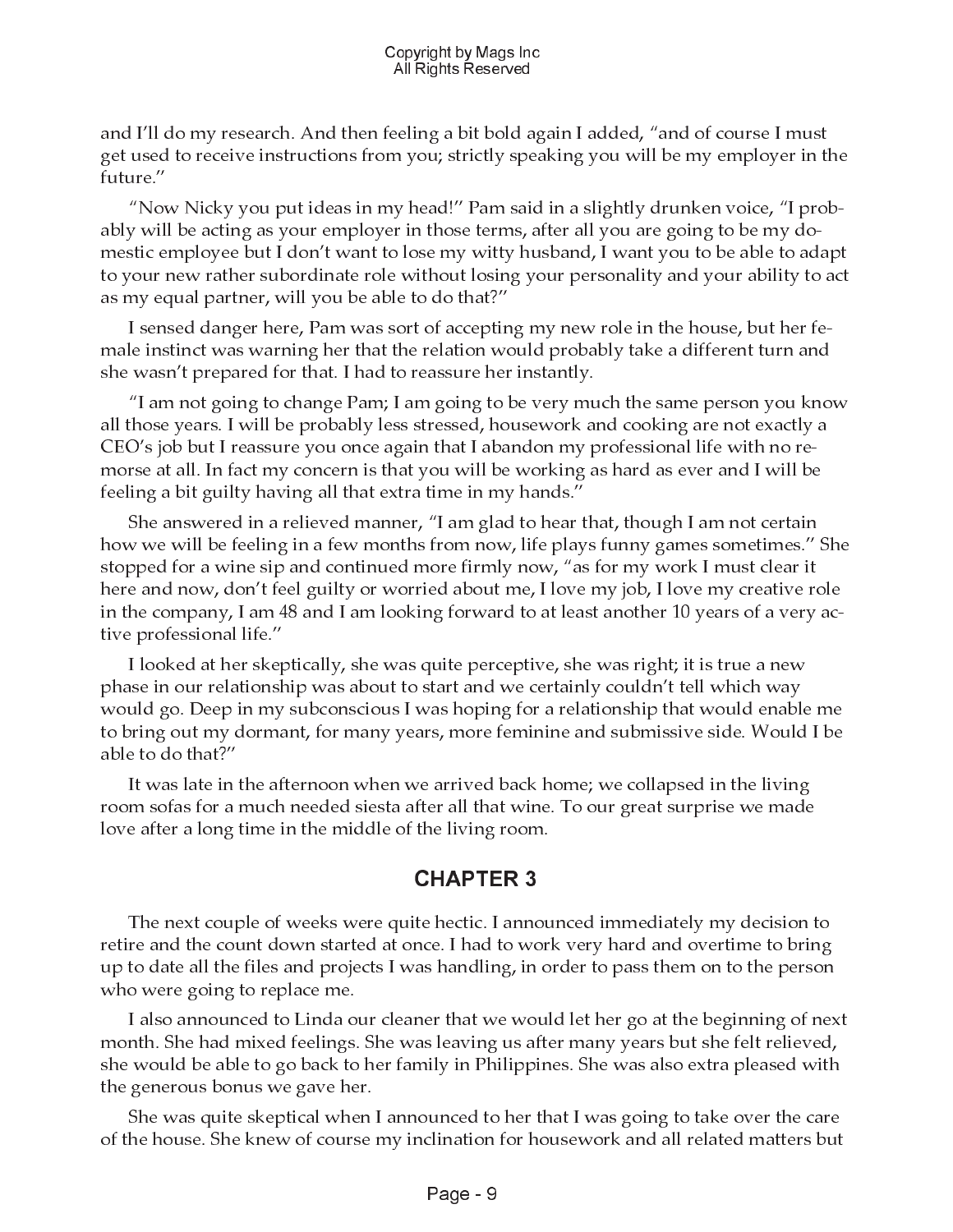she repeated what Pam said to me, "It is going to be quite hard Nick, it is not just doing a few chores now and then or some cooking, you have to be constantly committed and involved." It was indicative that for many years she was using my first name to address me, but she always called my wife 'Ma'am or Mrs. Pam'.

Somehow I had to calm her down, "It's all right Linda, I'll try it for sometime and if I see I can't manage the house, or I am getting bored doing repetitive things all day long I'll go out in the market and get another cleaner for part time work.

She immediately added to that, "I will leave with you the phone number of a Filipino colleague who runs a domestic agency in town; she will be able to find someone suitable for your house. She knows of you, I talked to her a lot over the years about what a wonderful family you have and how good you are with housework. Her name is Annie de Laurentis."

I thanked her for that and I reassured her that I would ask for her assistance if needed.

A week before my final departure from work I had to be present with Pam to a 'farewell' reception. All my colleagues were very warm and some of them openly jealous for my early retirement. They all called me a 'lucky person'. Very few asked me though what I was going to do from now on. My answer to that was vague. I was telling everybody that for the time being I'll rest and try to organize my thoughts before any future movements. I deliberately didn't mention anything about my new role in the house.

The people though who knew about my new role in the house were Pam's three closest friends, Tania of course and then Melissa and Eva. Tania, as I expected was very enthusiastic. "Oh, Nicky, I am so pleased for you," she said when we met for drink, waiting for Pam to join us. And she continued, "I always knew that someday you would be able to do what you love most, take care of your gorgeous house without the restraints and obligations of a professional life. You will be able now to organize your life the way you always wanted and more important with the blessings of Pam; isn't that wonderful?"

Tania was so sweet and always full of enthusiasm. I answered back in a controlled way barely able to hide my excitement, "You are right honey." Tania was always 'honey' to me. "It happened so quickly; in a week from today I am 'home alone' for endless hours; I hope I will not be bored.

"I know you well enough to tell you won't be bored. It is not only the housework that you love anyway, you have endless other tasks which they will appear in front of you in a few days. And of course you will be able to wear your favorites clothes, Am I right?

For the first time I blushed, "it is too early to say that Tania, you know me I have to be very careful with Pam I don't want to hurt her, I have to be moving with small steps."

It sounds to me that you already decided which way to go, it is simply a matter of time to express yourself more freely," Tania said and added hastily because she saw Pam approaching us, "but I totally agree with you, nothing behind Pam's back, you have to win her with your attitude.

We all had then a very jolly drink, Tania was unique in lifting up spirits and Pam was extra pleased with developments at work. As I was sipping my chardonnay, sitting between those two charming ladies, I couldn't stop thinking how would love to be part of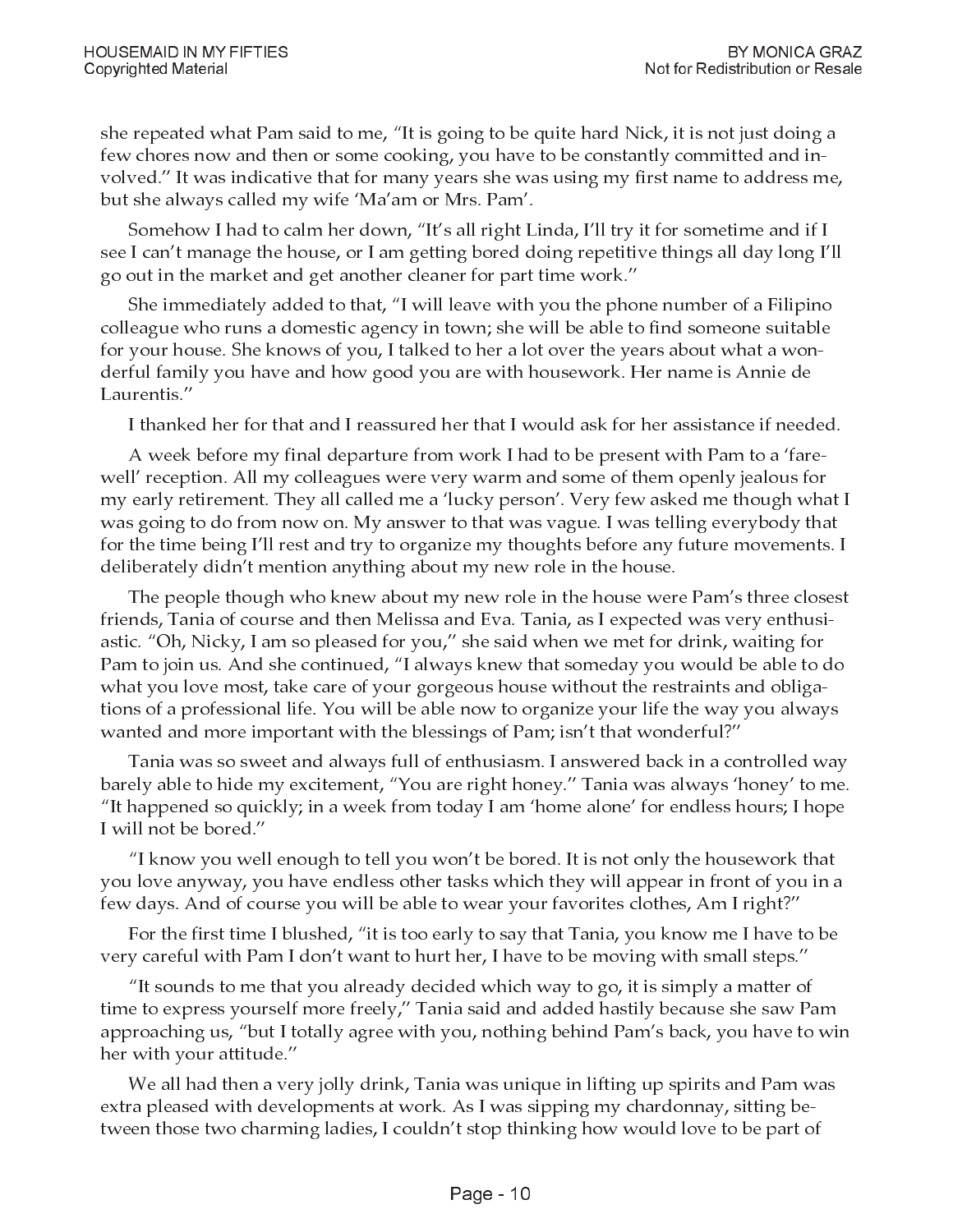their feminine world, not knowing exactly how, but even that vague thought was intriguing.

The rest of the week went so quickly that I didn't even have time to think. I simply moved like an automaton, trying to close all my open issues. Three days before my departure I met my replacement, a lady in her thirties from another department whom I knew only in face. She was very accommodating and full of respect and concern about my departure. But deep inside me I could tell that she was looking forward to take over my office. For her I already was a retiree.

Finally on a Friday afternoon I put all my personal belongings to a cardboard box, such a familiar pictures from endless movies and after I said a final goodbye to all my immediate colleagues I went down to the garage and drove off in my expensive executive Volvo. At this particular moment I felt emptiness in my stomach, everything finished so quickly; nearly 25 years of work in the same company vanished in two short weeks. For the first time since I decided to retire I felt a certain uneasiness. Was it a correct decision or I was going to regret it. I was going to be one of the many from now on, not Mr. High executive. I even felt that the car I was driving was not appropriate for me anymore.

I arrived home before Pam and I fixed a drink for myself, then I decided to ring her in her mobile and ask her out to dinner, I didn't feel like cooking. She answered in her usual busy tone, she must have been in the middle of a meeting because she was very abrupt, she simply said that she would be late tonight, something urgent came up and she would like to eat something light and go to bed. After all it was Friday and she usually was exhausted at the end of the week. I tried to be understanding as I put the phone down.

I couldn't stop thinking again that this is another sample of my life from now on. I will be the one at home waiting for my hard working spouse to come back. Another small blow to my already fragile ego.

Then I tried to 'pull myself together'. I pushed for this early retirement option, I wanted to become the house partner, I wanted to take up all the house responsibilities and I have to act accordingly from now on.

I prepared a nice green salad and some smoked salmon on brown bread, a very healthy and light meal and I waited patiently for my wife to come home.

The weekend was very uneventful. We followed our Saturday routine and we spent a very quiet Sunday at home eating eggs and bacon brunch and reading our Sunday papers. Pam was very sweet and asked me about my last day at work and if I was still positive about my retirement decision. I insisted that I felt great and I was looking forward to the next few weeks, which we both called adaptation period. In fact we spent sometime on Sunday talking about various chores in the house nobody did for a long time, like spring cleaning of cupboards in the kitchen, all bathrooms and all bedrooms excluding our daughter's bedroom which still was 'untouchable'. We agreed that in a few days I would present a timetable for those extra jobs to Pam for 'employer's approval' as she called it half jokingly.

Linda was going to come for another two days next week (Tuesday and Thursday) and then she was on her way as well, back home after many years.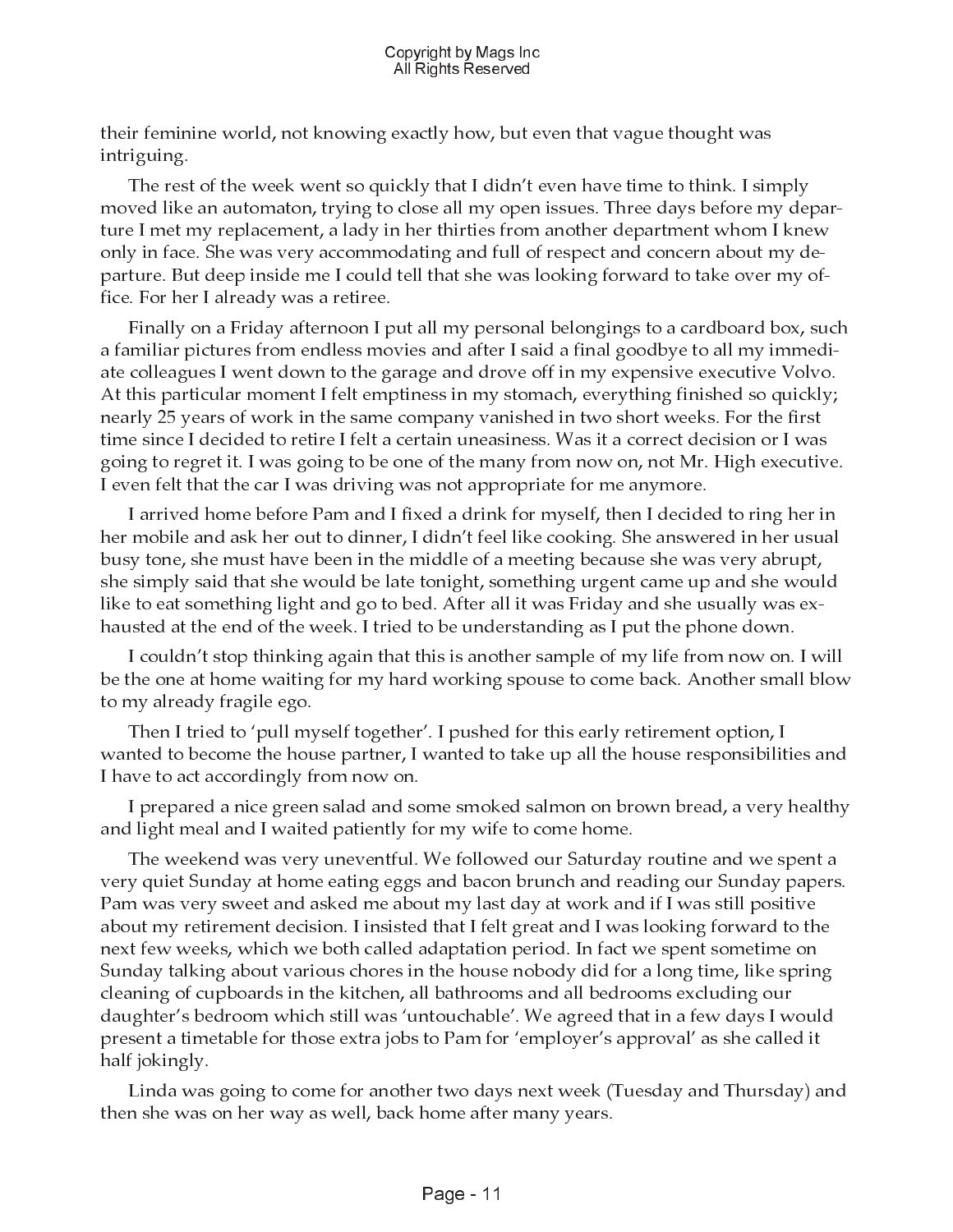Monday was an unusual day for me; I haven't stayed home in a weekday in years and the feeling was weird, in particular after Pam gave me a quick kiss and departed hastily for work. I tried to gather my thoughts with another cup of strong coffee. I decided that I would move slowly this week in order to adapt. After all Linda would be coming tomorrow and Thursday and I would be joining her for some housework. She said that she would try to give me the 'housekeeping' guided tour those two days.

I did the basics like tidying up our bedroom and bathroom; I noticed that Pam leaved behind her a bigger mess than usually, towels in the bathroom floor, her dirty underwear next to the bed and her nightdress thrown in the back of a chair. Is she feeling already the presence of a maid in the house, even subconsciously?

I tidied up the kitchen afterwards and I decided to go out for some shopping. I wondered aimlessly in the nearby shopping center for a couple of hours, I had a light lunch and back to the house to do some cooking for this evening. I prepared a fairly elaborate dinner and at about 6.00 o'clock I sat down to a cup of tea waiting for Pam to come home.

She arrived a bit after 7.00pm. I heard the garage door and I let her in wearing one of my many aprons, a clean one though, over my house pants and shirt. I wanted to slightly emphasize my new role in the house. She said a quick hello, kicked her high heels and collapsed in the sofa. Knowing her I followed with a glass of white wine. She thanked me, had a sip and gave a big sigh, "My feet are killing me today, those shoes are quite uncomfortable, probably you could learn to give me a foot rub occasionally." She said it in such a natural way that it took me a few seconds to take it in.

I was quite excited from what I heard and I answered spontaneously, "Yes, darling, I'd love to do that and I don't think I have to be particularly experienced, I guess all I need is some proper ointment and gentle hands."

"Not really, it's not that simple, you have to do a bit of homework there, I'll get you a book on that subject, do you agree?" She stopped and looked at me for the first time seriously. She smiled and said, "Look at you in your pinny, the picture of domesticity, did you enjoy your first day at home?

I told her what I did and I explained to her that I was going to move slowly this week, catch up with Linda's suggestions and then tackle the house seriously starting next Monday.

She didn't object to that, but she repeated that she expected me to search for organic cleaning products. She seemed to take this issue quite seriously. I reassured her that tomorrow I would do a Google search.

She then added with an edge in her voice, "All of a sudden I am famished what we have for dinner?

We went to bed quite early that night, we were both quite exhausted.

### CHAPTER 4

Tuesday morning I found Linda already in the kitchen, making breakfast. As usually she let herself in with her own key. I should remember to get this key back on Thursday. I joined her for a cup of coffee and I waited for Pam to come down.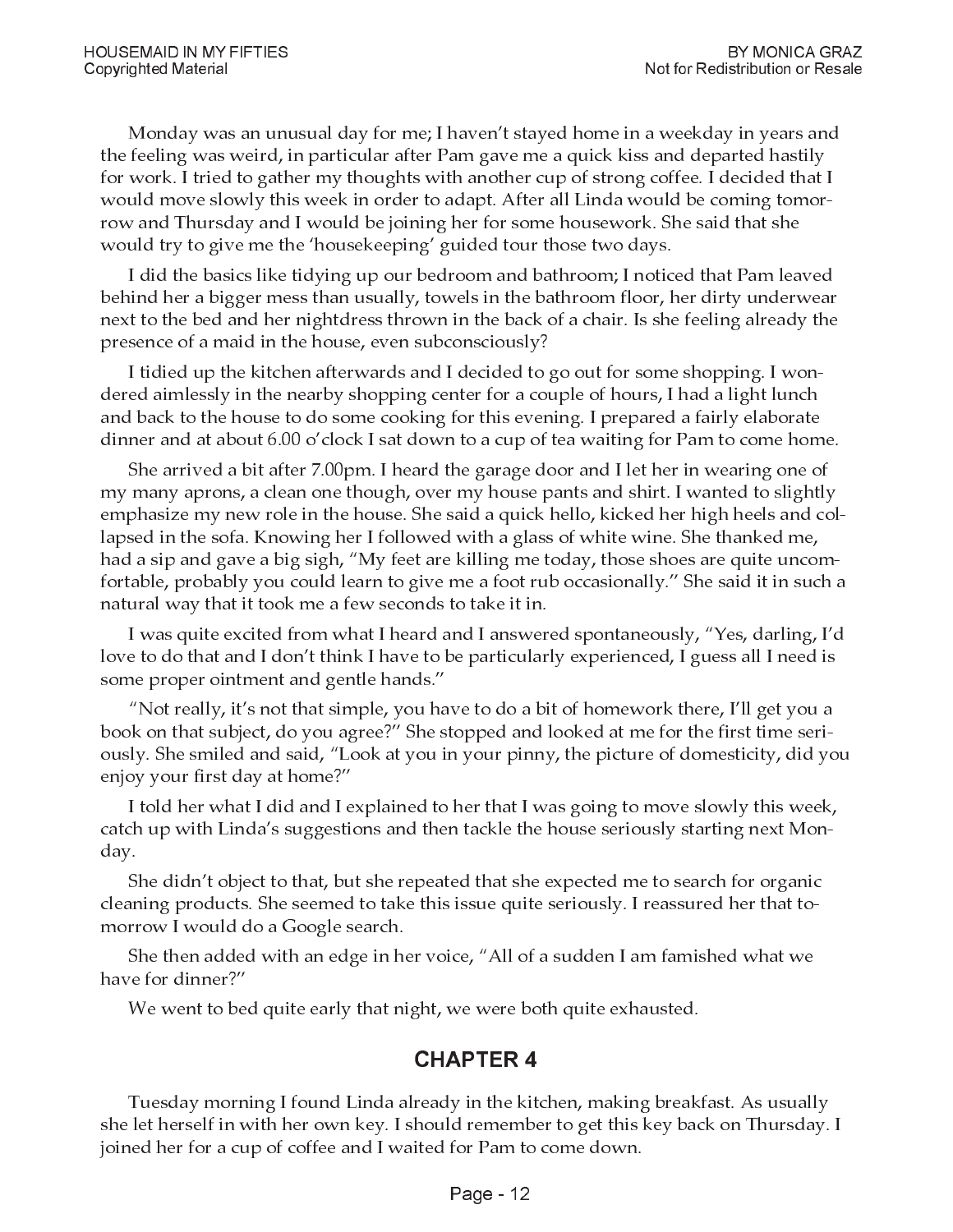Pam said a quick good morning and moved to the dining room for breakfast. When Linda was in the house we took breakfast in a more formal way in the dining room. The other days it was the kitchen table. I joined her and we chatted amicably for ten minutes. As she was getting up to go she said to me, "Don't take everything that Linda tells you at face value. She is a willing and kind person but not necessarily the best cleaner. I often find dust in very obvious places, you must have noticed that yourself. I expect you to be a much better cleaner than her; after all you claim that you enjoy that sort of work. She is an excellent ironer though and there you will need some coaching from her, ask her on Thursday when she does her ironing." She stopped and looked at her watch, "It's getting late, I better go, good bye darling." And she left before I had the chance to answer.

I gathered the breakfast things in a tray and moved them to the kitchen. I had to join Linda in her morning activities. She had a routine and she didn't like to deviate as she was a creature of habits, but I couldn't do much at that point. I simply watched her and asked the occasional question. I mentioned to her though Pam's suggestion about an 'ironing lesson'. She agreed to show me some tricks, as she called them, on Thursday.

It was midday and I was preparing sandwiches and coffee for a quick lunch when I heard the front door bell ringing, then Linda's voice form the hall, "I'll get it Nicky."

A few moments later I heard voices coming towards the kitchen. My hands were greasy and I had my apron on. Not enough time to react. I turned grabbing a tea towel to wipe my hands when Linda entered the kitchen followed by a 'petite' very pretty Asian lady.

May I introduce to you Miss Annie de Laurentis Nicky? She said using her polite voice, "She is the lady I mentioned to you the other day who runs the domestic agency. She was in the neighborhood and I asked her in for a cup of coffee. I wanted you very much to meet her.

I was taken completely off guard. I managed to say a "Nice to meet you Miss, I am about to make some coffee, would you like some?"

"Please call me Annie; yes please I would love some coffee."

""Let's sit here around the kitchen table it's quite comfortable" Linda said and offered Annie a seat and she sat opposite leaving me making the coffee still with my apron on. For a moment I wondered who is the boss and who is the maid in that case, but I secretly started to enjoy this encounter, the first one in my so called 'new position' in the house.

Soon we all sat around the kitchen table sipping our coffee. I realized that Annie was not only very pretty but also impeccably dressed in a very elegant manner. I guessed at that moment that her job was to deal with the rich and famous if she was providing domestic staff for them and she had to be always dressed accordingly.

She must have read my thoughts because she said quite amicably, "I was visiting a house a couple of blocks from here because they were asking me for a live in maid. I always check the premises of where my girls are going to work. I want to be certain what kind of people are hiring them." She paused for a moment to have a sip of her coffee and continued, "Linda announced to me that she finally took the decision to go back home and at the same time you retire and want to assume some house responsibilities, I find that very remarkable and unusual and I wanted to meet this brave man who is able to do that.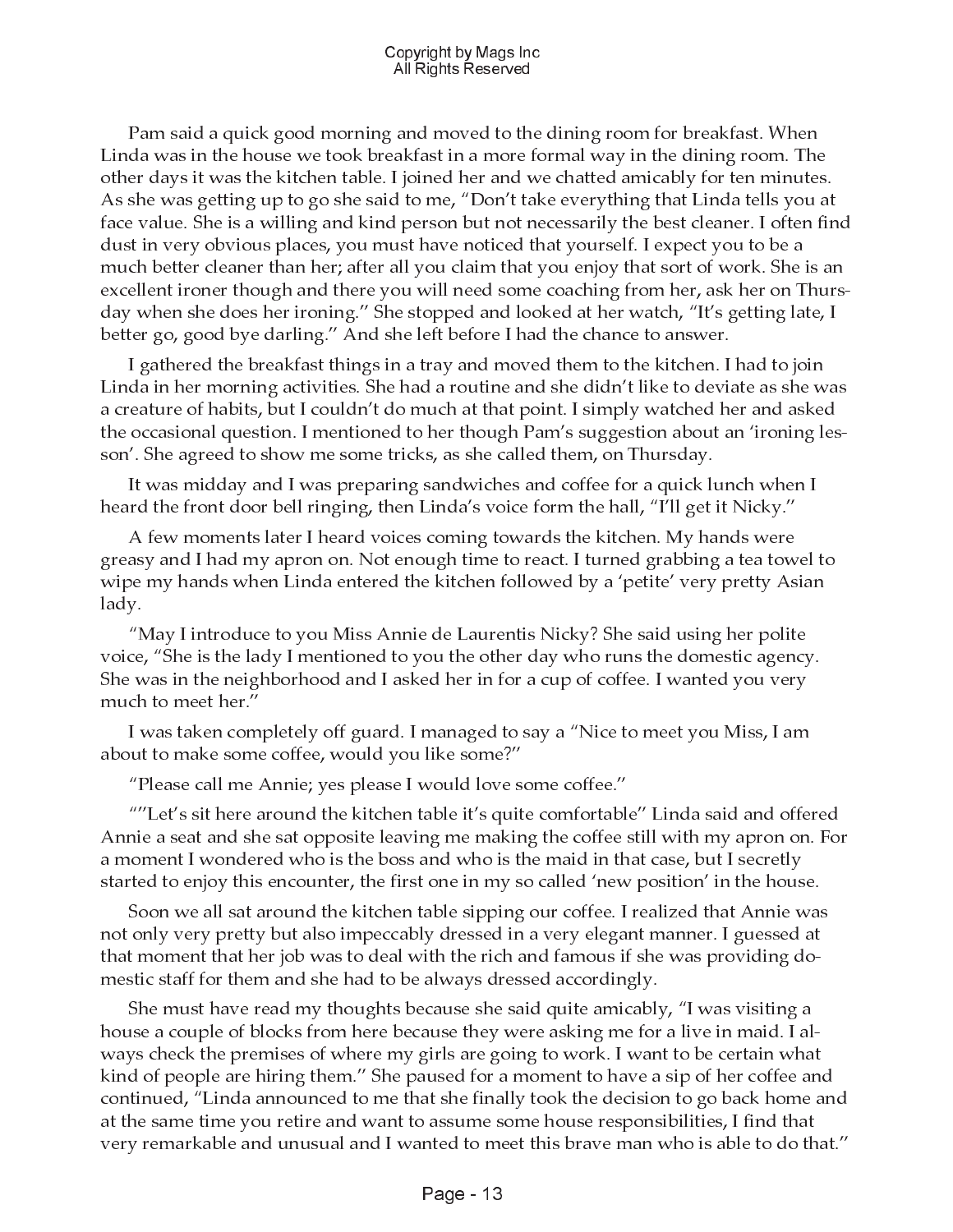I felt a bit embarrassed and slightly annoyed with Linda, she shouldn't be talking to strangers about my situation. She must understood that because she rushed to speak, "Don't take it wrongly Nicky, it only came naturally in our conversation because when I announced to Annie that I am going back home, the first think she asked me is if my employers would need a replacement and then I had to say the truth, that you intended to assume housekeeping responsibilities to start with. I don't go around gossiping about my employers, in particular dear ones like you and Mrs. Pam".

"It's all right Linda, there is nothing to hide, you know how I feel about housework I enjoy doing it and I enjoy all sorts of other house activities. It might be unusual and not very 'manly' but that's the way I feel."

"Fair enough", Annie said "I truly admire you for that and if I can assist to anything in your new activities please let me know. And if in the future you decide that you need some outside domestic help let me know again.

Then it dawned on me, probably I could have an answer here, "In fact I could ask you for something since you are in the housekeeping field. My wife made a request or should I call it an employer's demand. She asked me to do some research and start using eco friendly cleaning products. Do you have any idea where to find them?

Annie with a broad smile answered, You came to the right person Nicky, could I call you Nicky?

"Of course you could" I said waiting eagerly for her answer.

I represent in this town a Swedish Firm which specializes in eco friendly products. They are the best in the market, I'll tell you the brand name and you can Google them."

"That's very interesting" I said more eagerly now, "Could you make a suggestion of cleaning products for this house?

Of course I can. In fact I know quite well this house, Linda described it to me quite well over the years, and probably she told you that our friendship extends many years back. I met Linda when I was a young domestic myself over twenty years ago. I was lucky enough to climb the social ladder after that." She said the last phrase in a rather modest tone of voice but I could tell she was quite proud for her professional achievements. Good for her!

"Could you please?" I said quite expectantly now, "If you e-mail me a list by tomorrow with a cost I can discuss it with Pam and place an order which I can pick probably on Friday so I can have them all for next Monday, my first day really as a housekeeper in this house.

"Consider it done," she said quickly "in fact I would love you to come over to my Agency on Friday. I have an adjoining shop with all sorts of house products including housekeeping uniforms. You might find something that interests you, I stock quite nice unisex cleaning uniforms and of course traditional maids' dresses." She stopped and looked at my apron that I insisted having it on, "And you might find some practical aprons for housework, you know the ones that protect you well.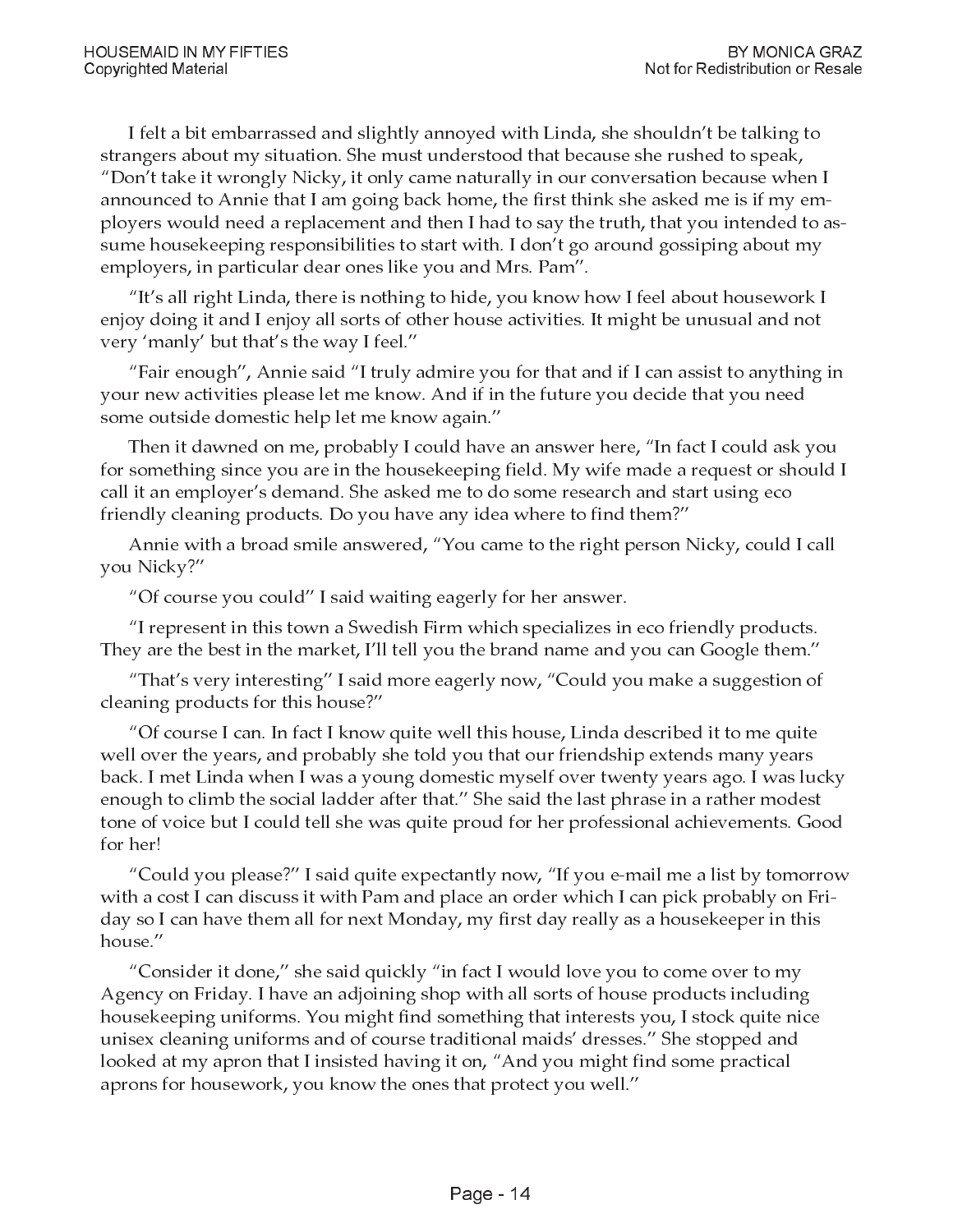Linda then added looking at me in a mischievous way but really addressing Annie, You can tell that Nicky loves his aprons, he has quite a collection, I know them all, after all I have been washing them for years.

I was blushing all over by that stage knowing that she was washing not only my aprons, but my panties and my nighties, she knew quite a bit about my proclivities. But I managed to keep my cool and said, "It's true I love my aprons I can't hide that, Linda knows, Pam my wife knows, our daughter knows and some of our friends know. It is one of my weaknesses I am afraid, a harmless one I hope.

Annie smiled warmly and said, "It is not only harmless it is more than that it is beneficial for the people you love, like your wife. The apron will be a very useful piece of cloth-

ing for you in the future, and you will be having the chance to wear it a lot. How lucky your wife is; she has someone to look after her the moment she is out there pushing her professional career." She looked at her elegant wrist watch and added, "I am afraid I have to go I have to pay another house visit, see you on Friday Nicky.

She left very quickly. Linda took her to the door and hugged her dearly, she clearly loved this woman.

Linda came back and we sat down to eat our sandwiches. I was curious about Annie and asked about her. She was quite eager to tell me her story. She was born in this country from Filipino parents. She started to work as a maid at the age of 17 but she managed to finish high school and she took college classes by correspondence. She was very bright and she used cleverly and ruthlessly the system to create her own business at the age of thirty. After that she never looked back. She imports maids to be from SE Asia but she is very protective of